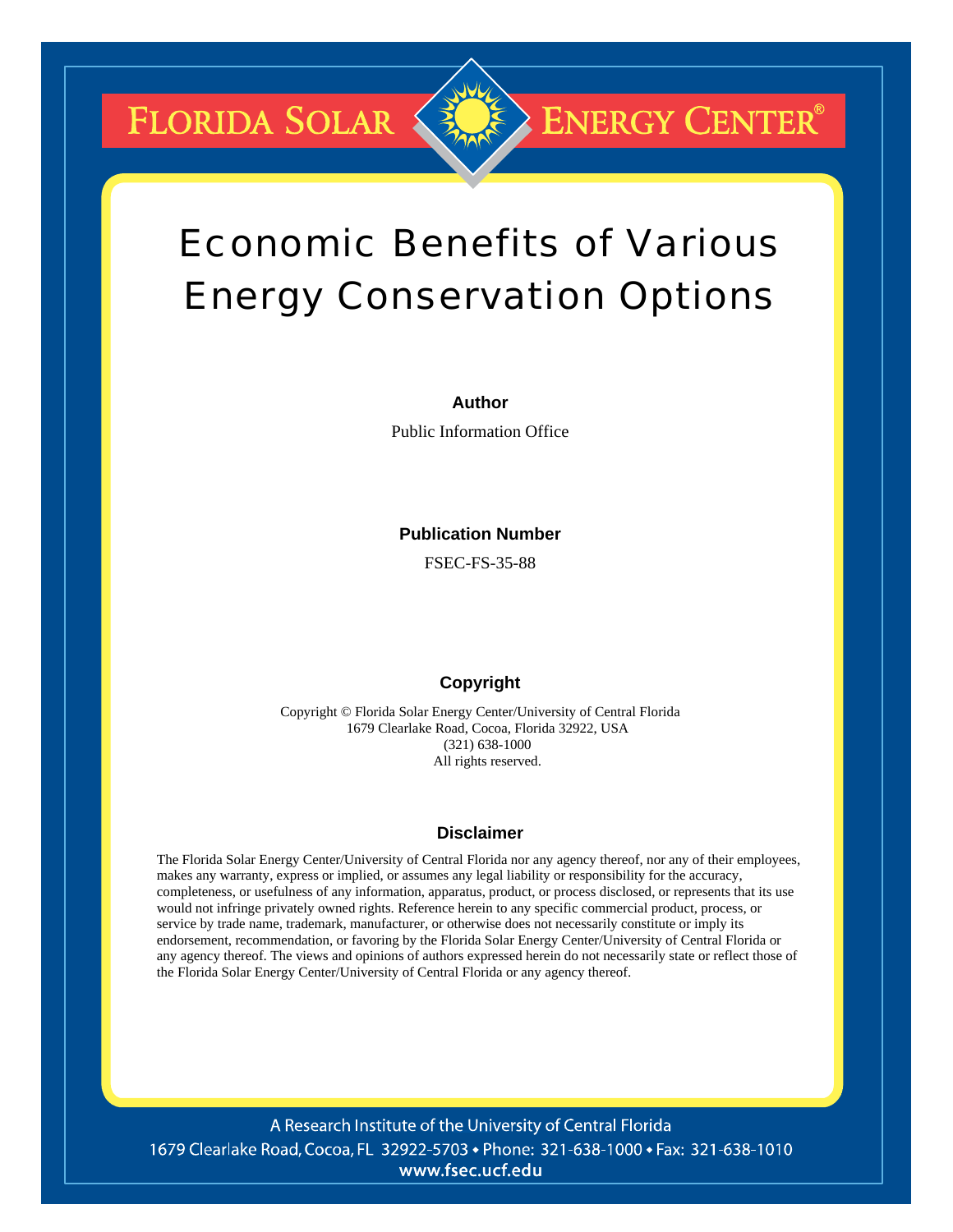

**300** State Road 401 . **Cape** Canaveral, **Florida** 32920. Telephone: (407) 783-0300 Public Information Office

### **Economic Benefits of Various Energy Conservation Options**

#### **FSEC-FS-35-88**

**An energy conservation investment for** your **home can be a significantly better investment than putting** your **money in the bank. While safe investments in the financial markets may yield about 8 percent return on investment, many energy investments can yield a considerably greater return when analyzed over their expected service life.** .

**Oh the following pages many energy conservation options are listed, including ceiling insulation, radiant barriers, window shading, high efficiency air conditioners and heat pumps,** hot **water heating, high efficiency** refrigerators **and freezers, and more. For each** option **the following information is presented:** 

- **1. initial cost af option**
- **2. estimated system life**
- **3.** first **year energy savings**
- **4. simple payback period**
- **5. rate of return on investnent at end of system life**
- **6. energy savings over entire system life**
- **7. comparison of** alternate **bank investment of** initla? **cost over system life**

**Definitions:** 

- 5. rate of return on investment at end of system life<br>6. energy savings over entire system life<br>7. comparison of alternate bank investment of initial cost<br>0 over system life<br>Definitions:<br>8 <u>System life</u>: The number of year **or material** could **be expected to** perform **its intended function.**
- **o** Simple payback The number of years required for the energy **savings produced by the energy conservation option to pay back the** initial **cost of that** option.

**Initial cost Simple payback** <sup>=</sup>**Yearly savings** 

- **<sup>o</sup>Bate of** Return **on Investment The calculated rate at which the initial dollar investment would have to grow to equal the energy dollar savings after a period of time equal to the estimated** *system* **life. In this analysis, it was assumed that the yearly energy dollar savings were reinvested at an annual percentage rate of eight percent.**
- **<sup>o</sup>SEER The air conditioner or** *heat* **punp Seasonal Energy Efficiency Ratio. Defined as the ratio of the cooling or heating** output **divided by the electric energy** input.

SEER = Cooling or Heating (Btu/hr) - **Power** input **(kW)**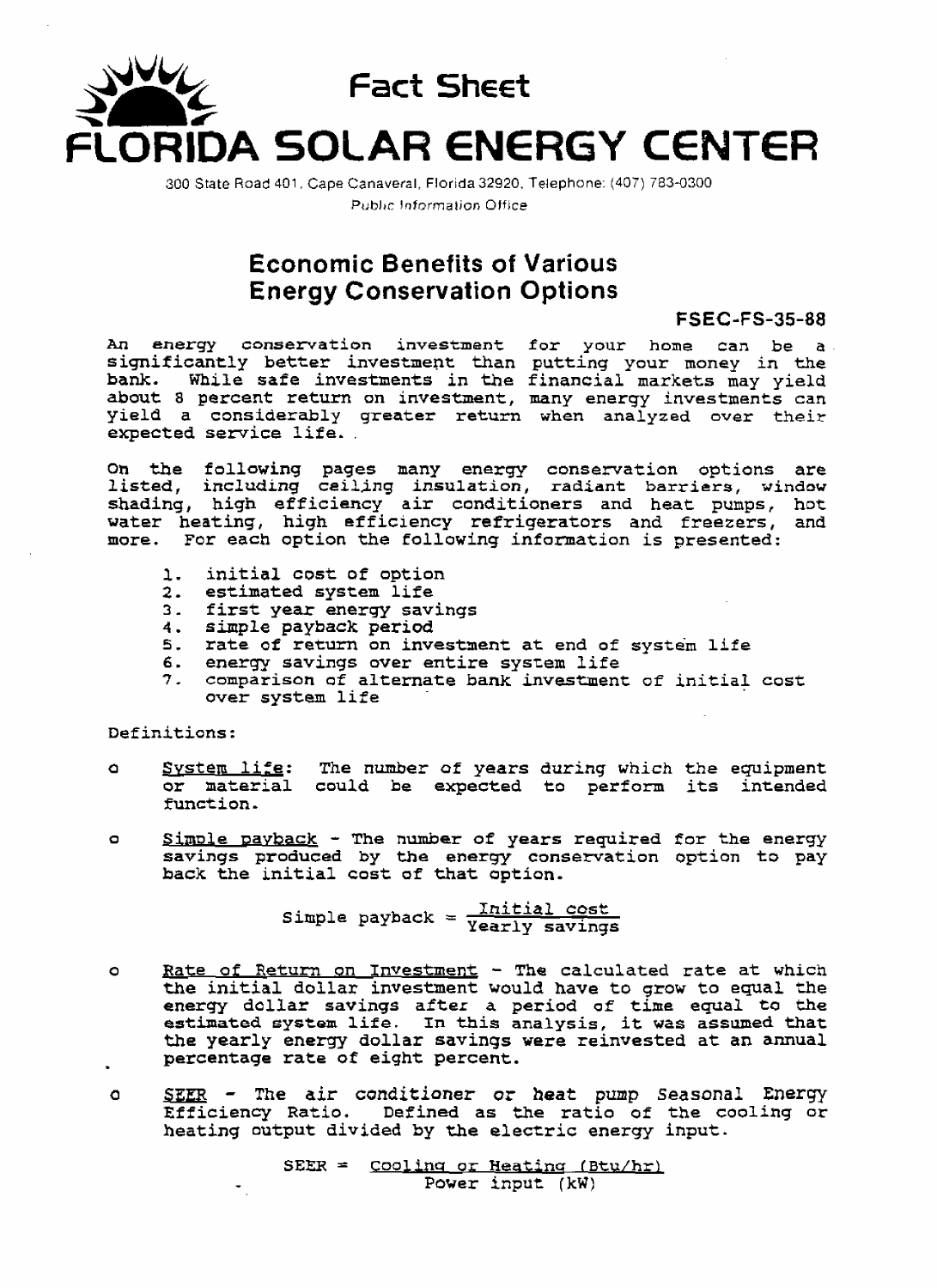**~ssumptions that were used** for **this** analysis **(unless othernise stated) are listed %law:** 

- **Central Florida location**   $\bullet$
- **1500 ft2 house** with **230** ft2 **windows (77 ft2 east and west)**   $\circ$
- **R19 attic** insulation  $\circ$
- **R3 block walls**   $\circ$
- $\bullet$ **house is oriented on an east-west axis**
- **electricity cost is \$.OS/kWh**   $\bullet$
- **electricity price increase is 5% per year**   $\bullet$
- **investment rate is 8.0% per year**   $\circ$
- **air conditioner SEER is 8.0**   $\bullet$
- **air conditioning is used** for **about 6 months each year and**   $\bullet$ **heating is provided by electric resistance**

**To the extent that** your **home is different** from the **listed assumptions,** then **the economics will be different** from **those listed.** 

**The following discussion** *tells* how to **evaluate which energy**  conservation options you may want to implement.

**First you may want to** consider **options that cost** nothing. **For instance, raising your thermostat in the summer from 76O to 80O~**  can **save \$130/year and lowering your** hot **water heater temperature from 140°** to **120~~** can **save \$20 per year.** 

**Washing clothes in** cold **water, shading** your **air conditioner compressor/c~ndenser and choosing white or light colors** for **exterior walls and roof** cost little cr nothing **and** can **save substantial amounts.** 

For energy options which require an initial investment there are many **ways of ',assessing the economic benefit of that** option. **Two well-known ways are simple payback and** rate **of** return **on investment (column 5 and 6 on the following pages). Generally, a simple payback of 7 years or less, and a** return **on investment of 11** percent **or** more may **be considered a gcod investment,** 

It **is aLways worth** comparing **the** *end* **of system life accumulated energy savings with a reasonably &af e alternate investment** ( **i** . **e. bank, money market,** etc.) **of the** initial **system** cost **(see columns <sup>7</sup>and 8 on** the **following pages)** -

**You may also want** to **consider** which **options are likely to add** to **'C9e marketability or** market **value cf your residznce.** For **example, is a house** with **R19 insulation** more **marketable than a** house **with no attic insulation.** 

You **may also want to find out** if **your** utility **provides any consumer incentive programs which might reduce** the initial **cost of such items as attic insulation, AC heat recovery,** solar **systems, or high efficiency air conditioners and heat pumps.** 

 $\mathcal{L}_{\mathrm{eff}}$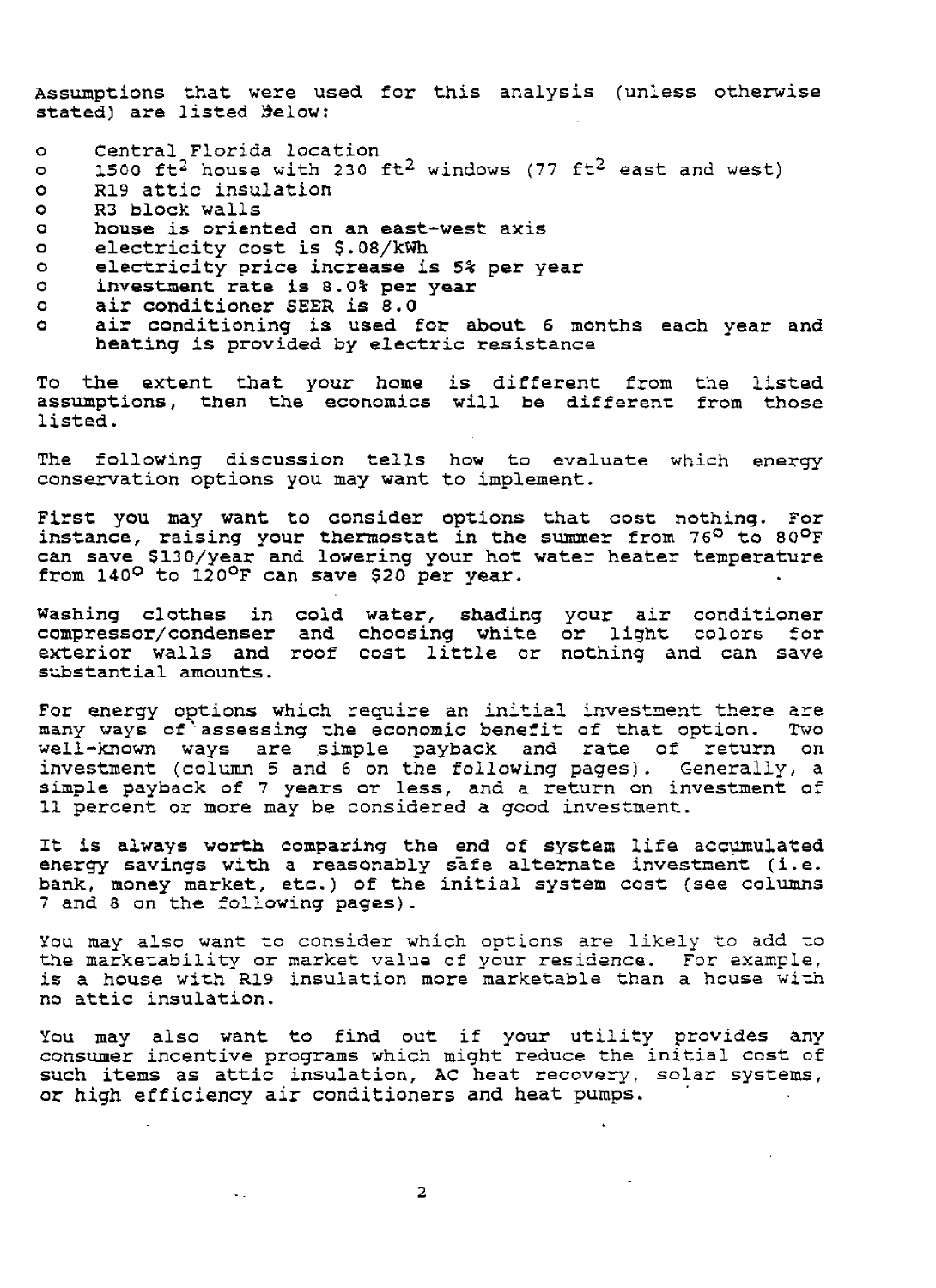|    | Ways to save energy which cost little or nothing:                                                                                                                                       | Approximate<br>Savings | Annual              |  |
|----|-----------------------------------------------------------------------------------------------------------------------------------------------------------------------------------------|------------------------|---------------------|--|
| 1. | Raise thermostat in summer from 76 <sup>0</sup> to 80 <sup>0</sup> .                                                                                                                    |                        | \$130               |  |
| 2. | Lower thermostat in winter from 74 <sup>0</sup> to 70 <sup>0</sup> .                                                                                                                    |                        | \$120               |  |
|    | 3. Reduce infiltration by sealing penetrations, caulking,<br>and weather stripping.                                                                                                     |                        | $S$ 40              |  |
|    | 4. Turn off lights and ceiling fans when not needed.                                                                                                                                    |                        | \$20                |  |
|    | 5. Turn down water heater from 140° to 120°F.                                                                                                                                           |                        | \$20                |  |
| 6. | Automatic timer on water heater.                                                                                                                                                        |                        | 5 <sub>5</sub>      |  |
|    | 7. Wash clothes in cold water versus:<br>- hot wash/hot rinse<br>- hot wash/cold rinse<br>- warm wash/cold rinse<br>If you have gas hot water, above savings will be about 1/3 as much. |                        | \$100<br>550<br>525 |  |
| 8. | Switching to 50 percent microwave cooking vs. electric oven/range. \$25                                                                                                                 |                        |                     |  |
|    | 9. Converting 1/3 of your total incandesant lighting to fluorescent<br>or other high efficiency lights.                                                                                 |                        | S <sub>20</sub>     |  |
|    | 10. Turn off your water bed electric heater and put a thermal pad<br>on the water mattress.                                                                                             |                        | \$100               |  |
|    | 11. Shade air conditioner/heat pump compressor and condenser.                                                                                                                           |                        | \$15                |  |
|    | 12. Choose white or light color exterior walls.                                                                                                                                         |                        | \$30                |  |
|    | 13. Choose a light roof color.                                                                                                                                                          |                        |                     |  |

## Savings versus dark asphalt shingles:

 $\sim$ 

 $\frac{1}{2}$ 

| <u>Roof Material</u>  | Attic<br><u>Insulation</u>                  | Aural<br>Savings                      |
|-----------------------|---------------------------------------------|---------------------------------------|
| white asphalt shingle | R6<br><b>R19</b><br>R19 + radiant barrier   | <b>S</b> 40<br>S <sub>14</sub><br>\$9 |
| white tile            | R6<br><b>R19</b><br>$R19 + radiant$ barrier | \$130<br>\$45<br>\$25                 |

 $\epsilon$ 

 $\ddot{\phantom{a}}$ 

 $\ddot{\bullet}$ 

 $\hat{\mathbf{r}}$